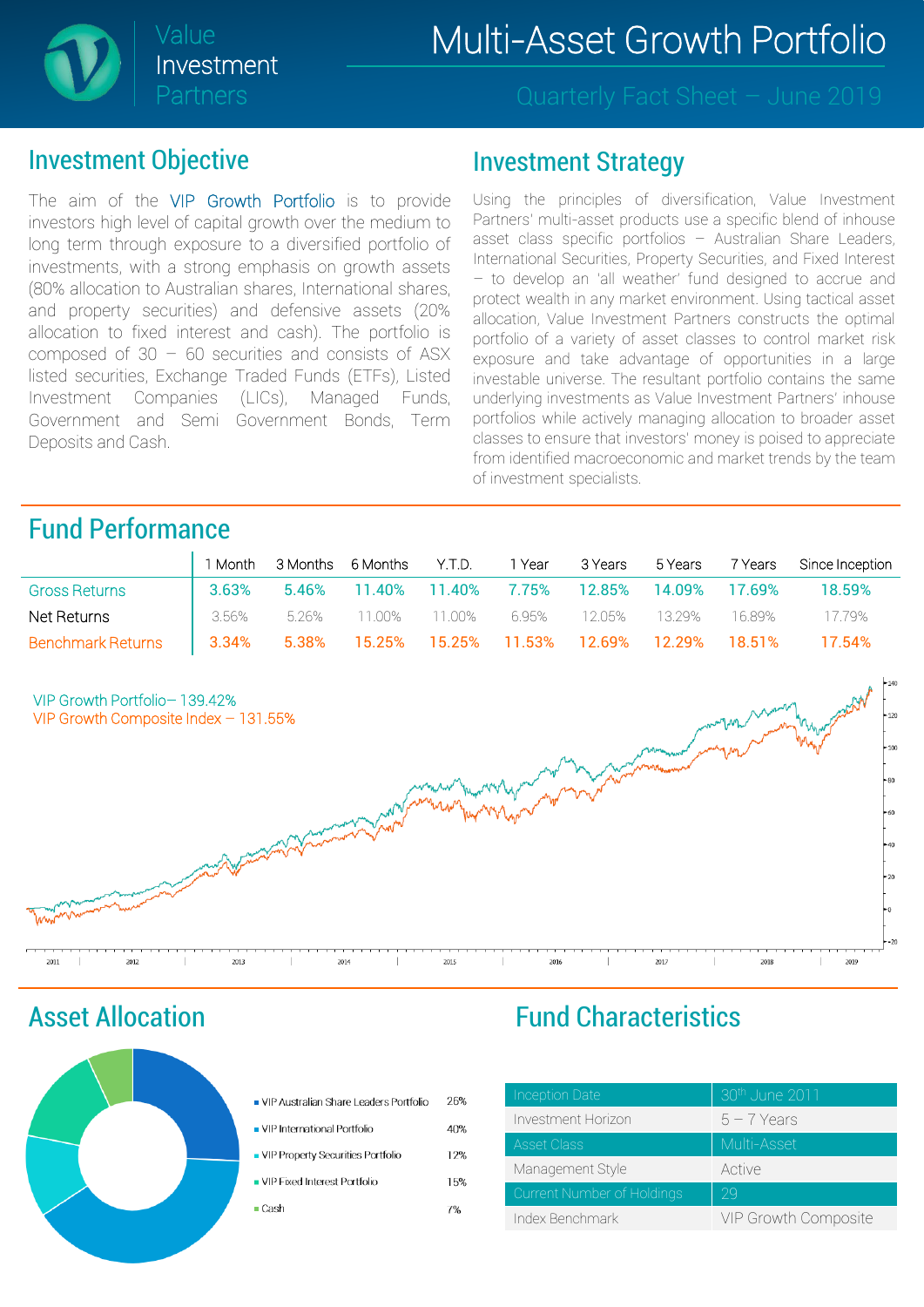

### Market Commentary

Domestic and international markets have been steadily positive over the month of April. Despite uncertainty still existent in the wider economy, data out of key countries has spurred on markets for the month. The US economy recorded its 103rd month of adding jobs to the economy, with 263,000 jobs in April. As such, the S&P 500 posted a 4.05% rise for the month. Japan's Nikkei 225 recorded a 4.97% result, and the UK's FTSE 100 2.31%. In Australia, the IMF forecasted Australia's real GDP to grow at an average rate of 2.7% per year between 2020 and 2024, the highest growth rate for advanced economies. The S&P/ASX 200 index recording a 2.37% rise, continuing the positive trend from last month.

Reports out of the US have stated that China has taken a backwards step in negotiations with the US regarding the trade war. While discussions have thus far been productive if not slow, US trade representative Robert Lighthizer has this week accused China of trying to change the text of the US-China agreement that was otherwise nearing its final stages. Typically, President Trump reacted erratically, tweeting that the current 10% tariff would rise to 25% and \$325 of untaxed goods could also face the 25%. His actions sent the Shanghai Composite down 5.6%, while the Dow Jones dipped 1.8% early before recovering to close down 0.3%. As a result of the UK extending Brexit until the 31st of October, they will participate in the European elections on the 23rd of May. Until October, the Brexit discussions so far would suggest we could easily see significant inaction until that date.

Meanwhile, Australia has been working its way through the last fortnight of the Federal Election, with Labor enforcing their focal point of a 'fair go' for Australia and that Morrison government is 'only for big end of town.' In contrast, the Coalition continues to push their message that only a Liberal-led government can be trusted to manage the Australian economy. Although consensus among investor groups has believed Labor will win for some time, the latest Newspoll suggests that the race is beginning to tighten with the results showing a 51% to Labor and a 49% to the Coalition, a 1% change towards the middle since the last poll. While a Labor government will no doubt be detrimental for the world of investment, it isn't believed that the market will see a prolonged period of doom given that a Bill Shorten-led Australia has been priced into the market since the leadership coup in the Coalition party.

While the world continues to post gains amidst uncertainty with the US-China trade war and Brexit, it can be said that there is much more reason for a positive outlook for 2019 if the parties involved are able to reach an agreement.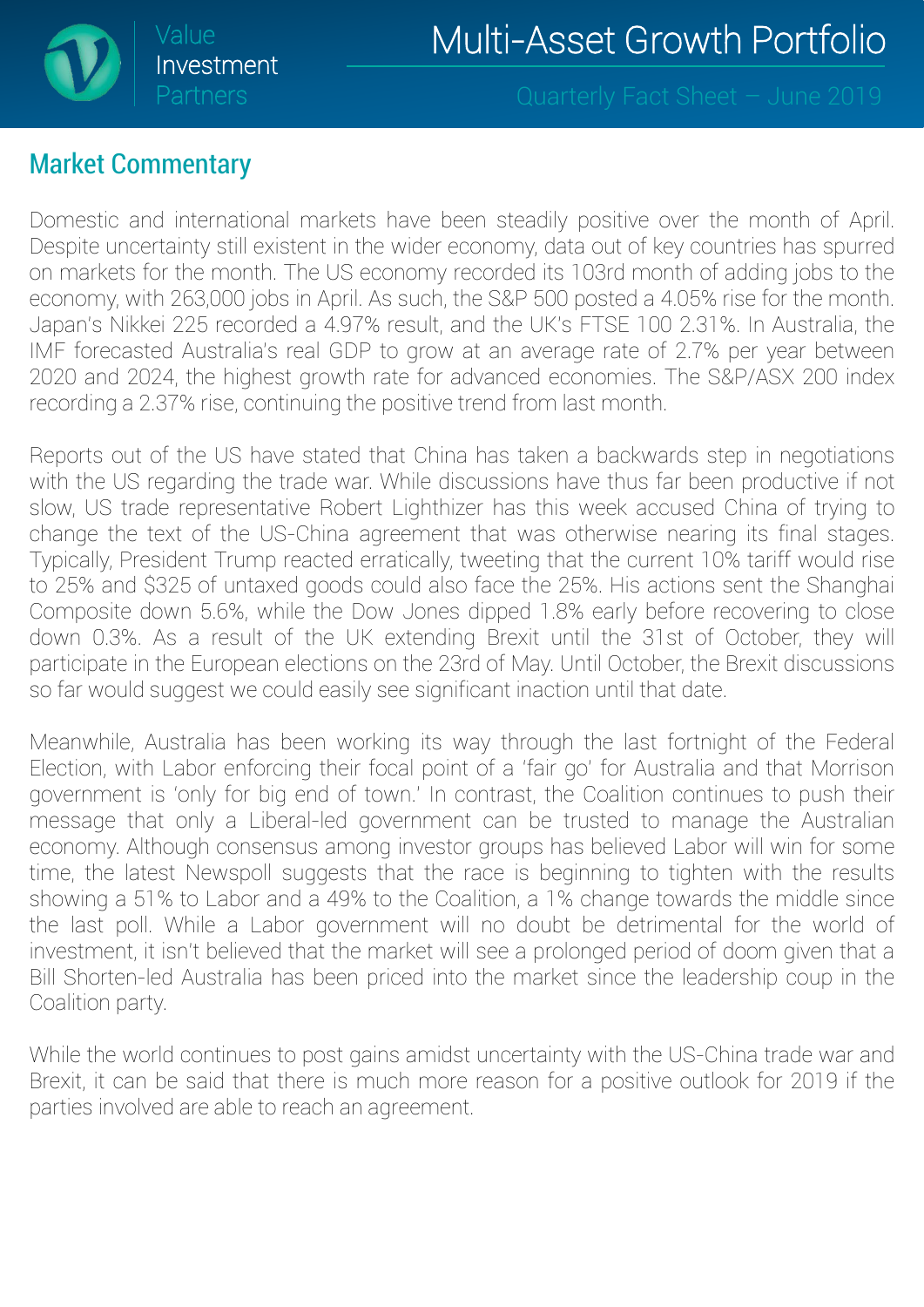### 3 Month Asset Class Performance Current Sector Allocation

Partners

Investment





### 3 Month Holdings Performance **5 Year Risk/Return Profile**



#### Upside & Downside Capture Ratio

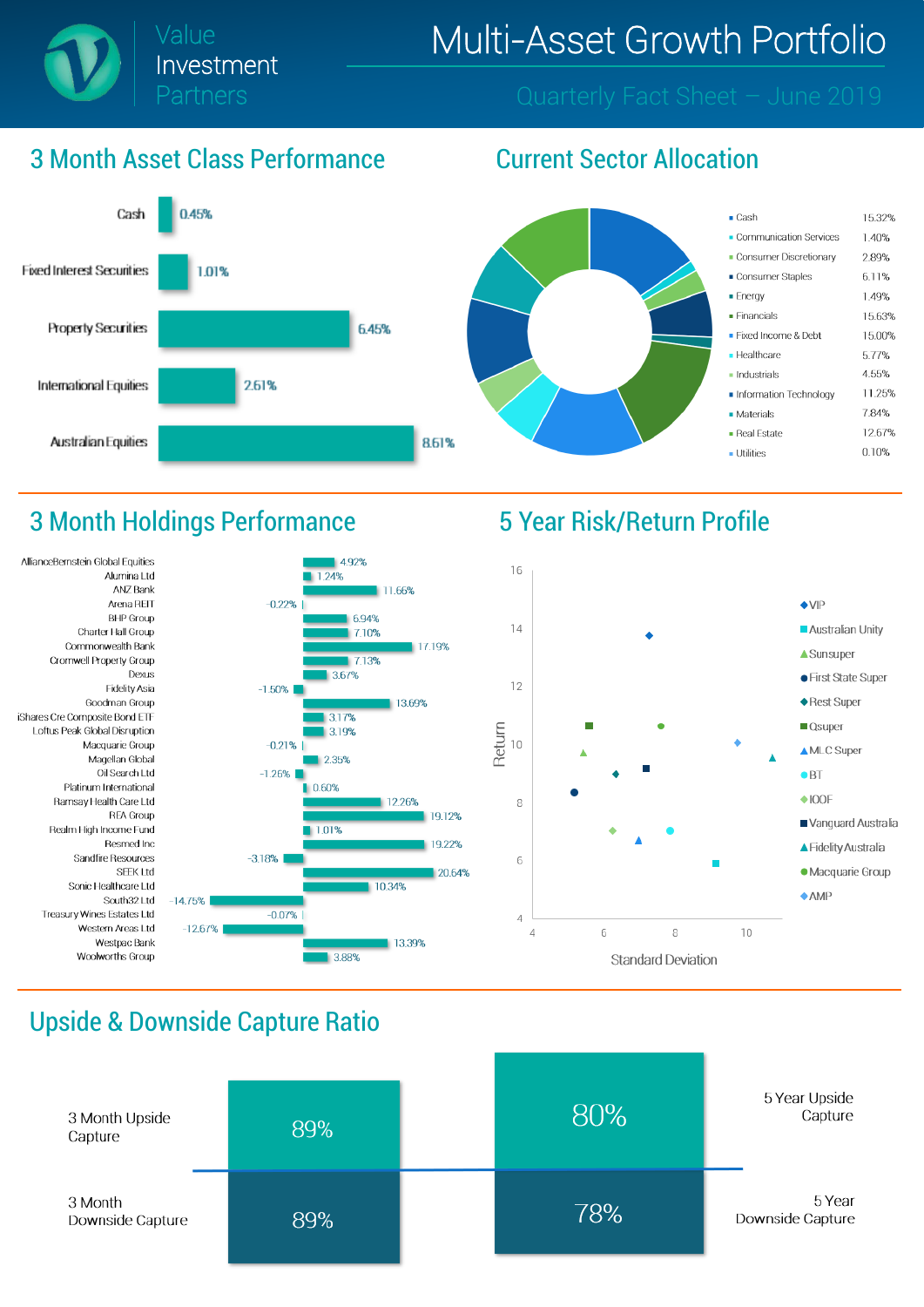Value Investment Partners

## Multi-Asset Growth Portfolio

### Australian Share Leaders Portfolio Performance

#### 12.63% Telecommunication 1912% 7.59% Materials  $\blacksquare$  Cash 11.53%  $-2.209$ 4.62% Consumer Staples 6.52% Information Technology 20.64%  $E$  Energy 3.50% 10.73% Healthcare 15.18% Financials 35.04% 10.85% Financials Healthcare 13.53% 10.49%  $-0.29%$ Information Technology 6.53% Energy  $-1.26%$ Materials 23.35% 6.02% **Consumer Staples** 9.47% S&P/ASX 200 Index Australian Share Leaders Portfolio

3 Month Sector Performance Current Sector Allocation

#### 3 Month Holdings Performance **5 Year Risk/Return Profile**



### Upside & Downside Capture Ratio Fund Characteristics



| <b>Inception Date</b>               | 30th June 2011             |  |  |
|-------------------------------------|----------------------------|--|--|
| Investment Horizon                  | $5 - 7$ Years              |  |  |
| <b>Asset Class</b>                  | <b>Australian Equities</b> |  |  |
| Management Style                    | <b>Active</b>              |  |  |
| Current Number of Holdings          | 15                         |  |  |
| Average Market Capitalisation       | \$46.83 Billion            |  |  |
| Index Benchmark                     | <b>ASX/S&amp;P 200</b>     |  |  |
| Index Average Market Capitalisation | \$9.9 Billion              |  |  |

 $\blacklozenge$  VIP

 $B$ T

15

 $\triangle$  IOOF

**Q**super

▲ Sunsuper

◆ Rest Super

● First State Super

**Investors Mutual** 

Fidelity Australia

◆ Vanguard Australia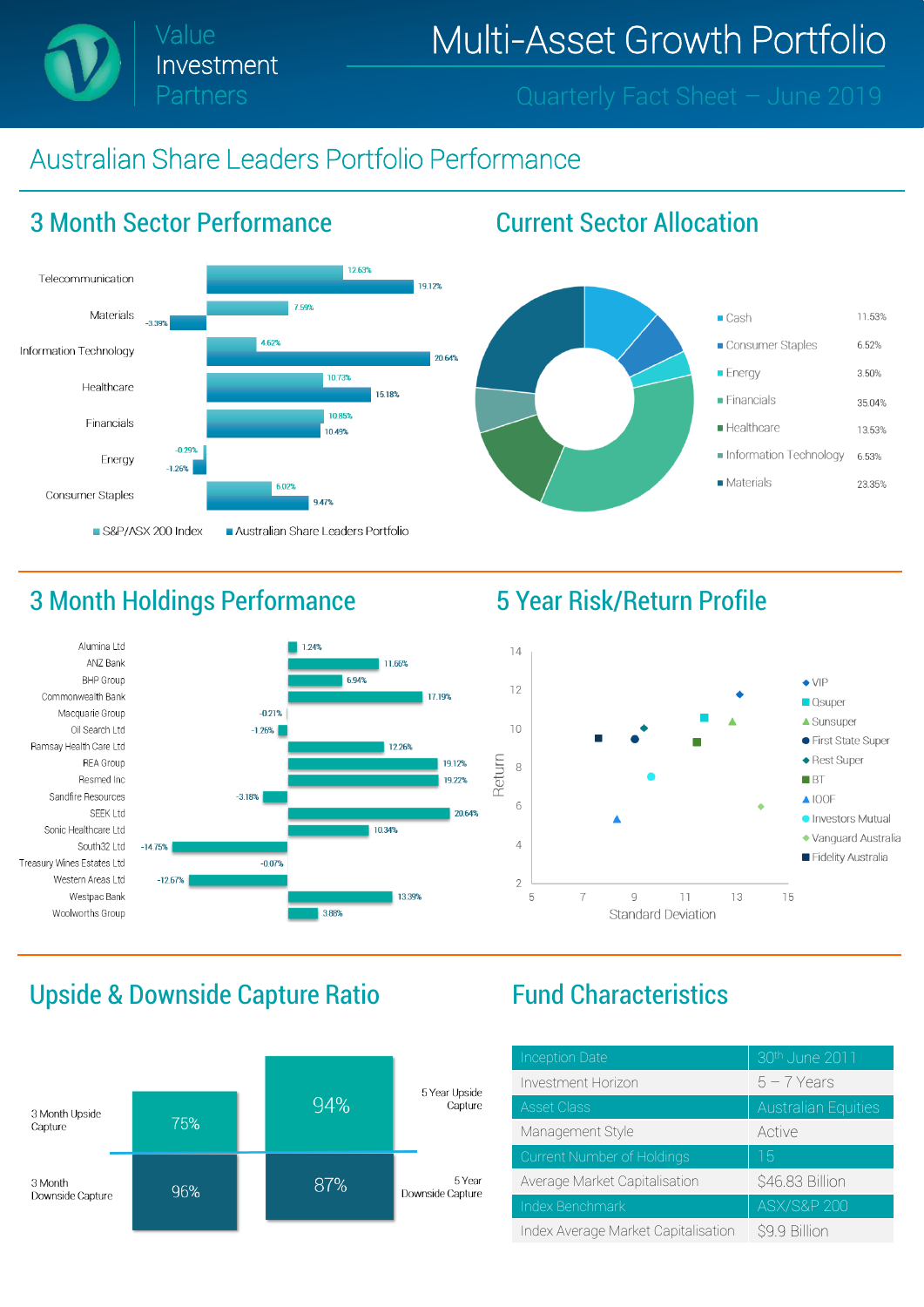Value Multi-Asset Growth Portfolio

### International Securities Portfolio Performance

## 3 Month Fund Member Performance Current Geographical Allocation

Investment

Partners





13.93%

### Current Sector Allocation 5 Year Risk/Return Profile





### Upside & Downside Capture Ratio Fund Characteristics



| <b>Inception Date</b>               | 30th June 2011                |  |  |
|-------------------------------------|-------------------------------|--|--|
| Investment Horizon                  | $5 - 7$ Years                 |  |  |
| <b>Asset Class</b>                  | <b>International Equities</b> |  |  |
| Management Style                    | Active Long Only              |  |  |
| Current Number of Holdings          | 4                             |  |  |
| Index Benchmark                     | MSCI World Ex Australia       |  |  |
| Index Average Market Capitalisation | \$25.50 Billion (USD)         |  |  |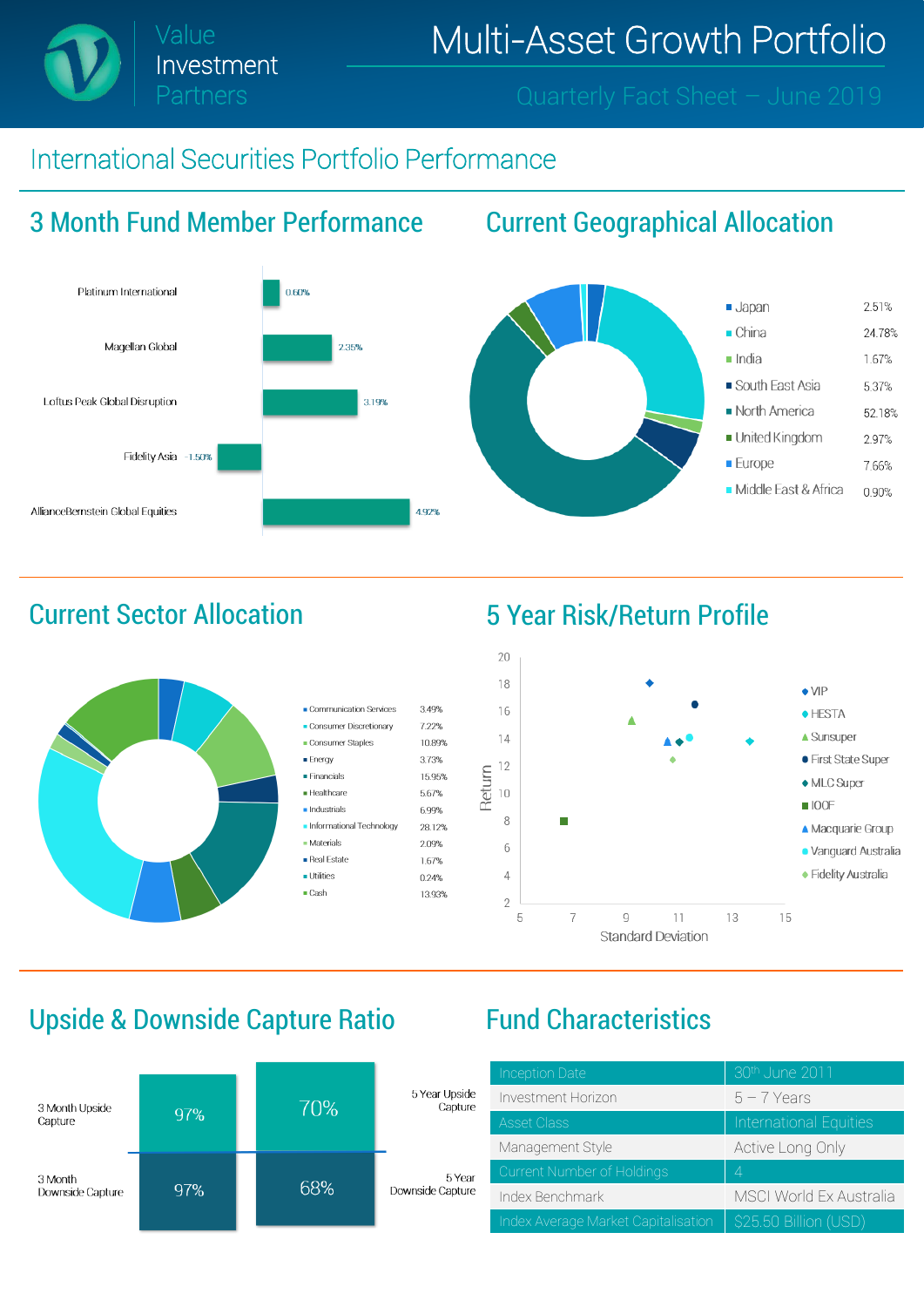Investment Partners

## Value **Multi-Asset Growth Portfolio**

### Property Securities Portfolio Performance



### Current Geographical Allocation 5 Year Risk/Return Profile





### Upside & Downside Capture Ratio Fund Characteristics



| Inception Date                      | 30th June 2011     |
|-------------------------------------|--------------------|
| Investment Horizon                  | $5 - 7$ Years      |
| <b>Asset Class</b>                  | A-REIT             |
| Management Style                    | Active             |
| Current Number of Holdings          | 5                  |
| Average Market Capitalisation       | \$9.98 Billion     |
| Index Benchmark                     | ASX/S&P 200 A-REIT |
| Index Average Market Capitalisation | \$7.59 Billion     |